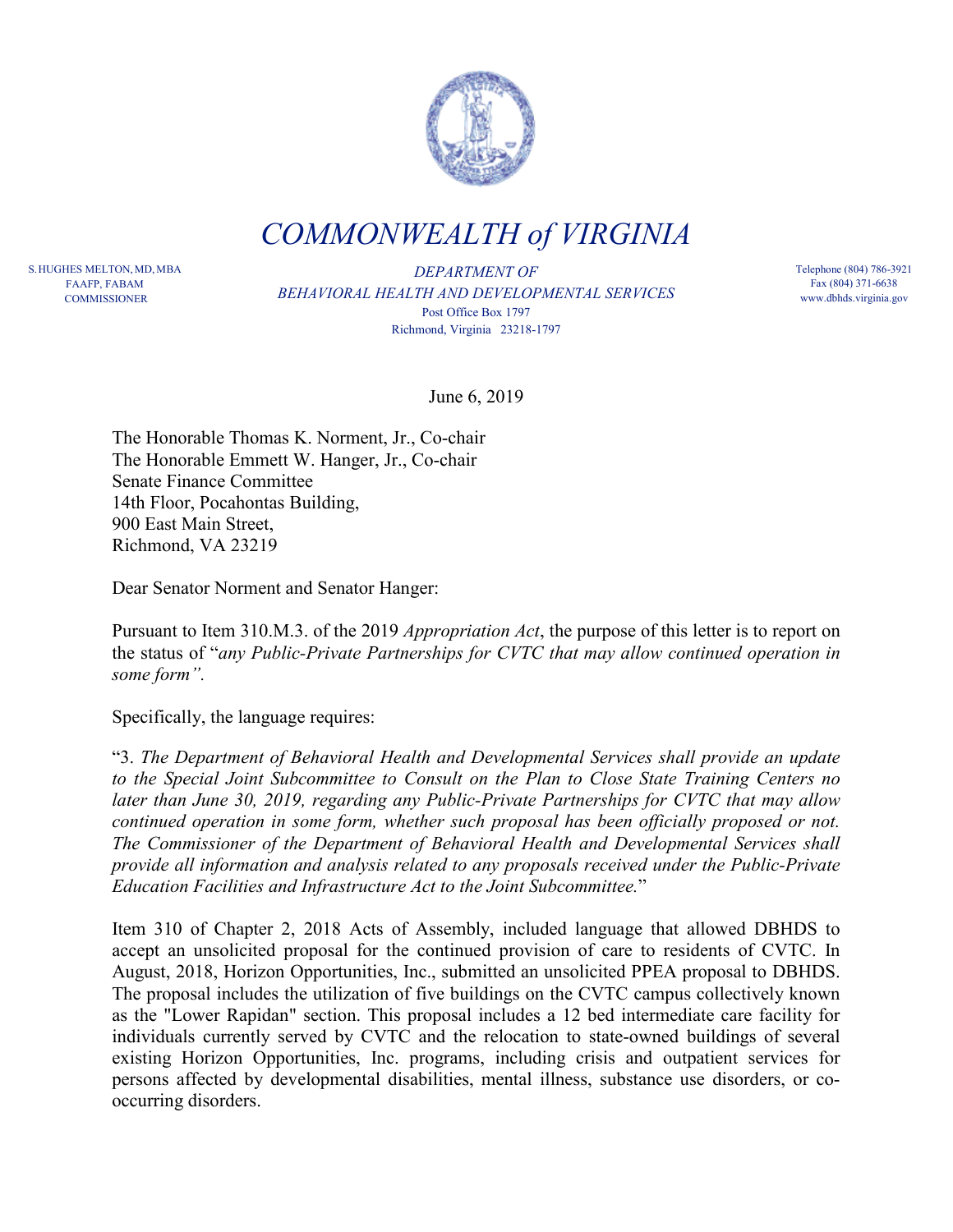In their proposal, Horizon Opportunities, Inc, states that they do not believe there will be a need for major renovations, though both the kitchen and parking lot are cited as needing modification. Additionally, the proposal includes the expectation that the state is to be responsible for conducting a study on the water and sewage system and the results of the study would be the responsibility of the state. In previous estimates unrelated to this proposal, DBHDS estimated the cost of the renovations to the water/sewage system to be approximately \$2.8 million.

DBHDS evaluated the proposal in accordance with guidelines adopted under§ 56-575.3:1, Code of Virginia, and posted the proposal in order to invite competing proposals; none were received. DBHDS concluded that the project as proposed by Horizon Opportunities, Inc. could have public benefits that warrant entering into an agreement, and requested permission to move to the "detailed stage" to determine the specifics. Moving to the detailed phase allows DBHDS to gather more information from Horizon Opportunities, Inc., about project scope and cost, but does not obligate the Commonwealth to an agreement or commitment of financial resources. Approval was given for DBHDS to begin phase two of the process and a meeting was held between the parties on April  $30<sup>th</sup>$  at CVTC to discuss these details.

DBHDS will continue to keep the Special Joint Subcommittee updated as the proposal advances.

Sincerely,<br>Strughes Multame

S. Hughes Melton, MD, MBA

Enc.

Cc: Hon. T. Scott Garrett Hon. Daniel Carey., M.D. Marvin Figueroa Susan Massart Mike Tweedy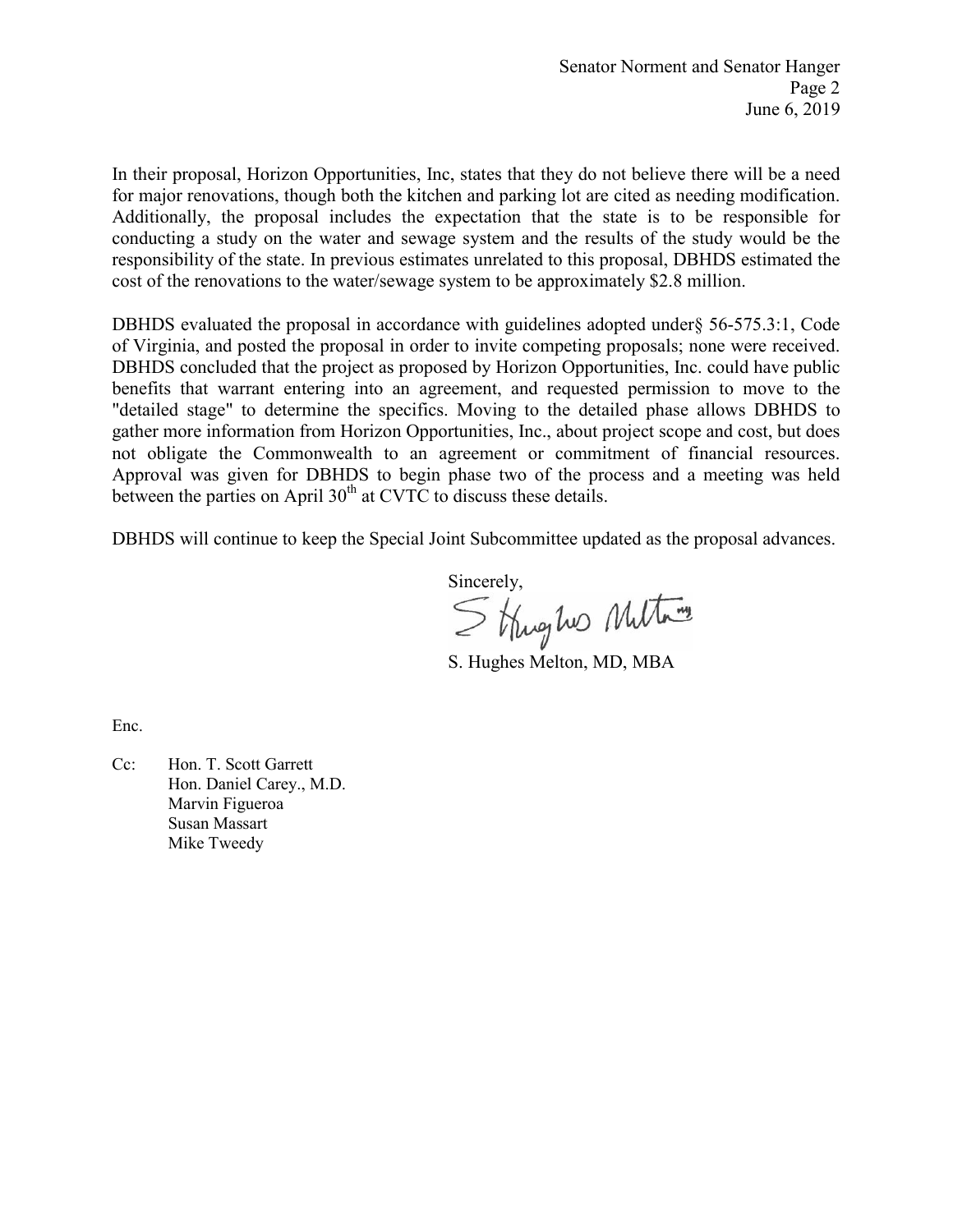

*COMMONWEALTH of VIRGINIA*

S.HUGHES MELTON,MD,MBA FAAFP, FABAM **COMMISSIONER** 

*DEPARTMENT OF BEHAVIORAL HEALTH AND DEVELOPMENTAL SERVICES* Post Office Box 1797 Richmond, Virginia 23218-1797

Telephone (804) 786-3921 Fax (804) 371-6638 www.dbhds.virginia.gov

June 6, 2019

The Honorable S. Chris Jones, Chair House Appropriations Committee 900 East Main Street Pocahontas Building, 13th Floor Richmond, Virginia 23219

Dear Delegate Jones:

Pursuant to Item 310.M.3. of the 2019 Appropriation Act, the purpose of this letter is to report on the status of "*any Public-Private Partnerships for CVTC that may allow continued operation in some form".*

Specifically, the language requires:

*"3. The Department of Behavioral Health and Developmental Services shall provide an update to the Special Joint Subcommittee to Consult on the Plan to Close State Training Centers no later than June 30, 2019, regarding any Public-Private Partnerships for CVTC that may allow continued operation in some form, whether such proposal has been officially proposed or not. The Commissioner of the Department of Behavioral Health and Developmental Services shall provide all information and analysis related to any proposals received under the Public-Private Education Facilities and Infrastructure Act to the Joint Subcommittee."*

Item 310 of Chapter 2, 2018 Acts of Assembly, included language that allowed DBHDS to accept an unsolicited proposal for the continued provision of care to residents of CVTC. In July, 2018, Horizon Opportunities, Inc., submitted an unsolicited PPEA proposal to DBHDS. The proposal includes the utilization of five buildings on the CVTC campus collectively known as the "Lower Rapidan" section. This proposal includes a 12 bed intermediate care facility for individuals currently served by CVTC and the relocation to state-owned buildings of several existing Horizon Opportunities, Inc. programs, including crisis and outpatient services for persons affected by developmental disabilities, mental illness or substance abuse co-occurring disorders.